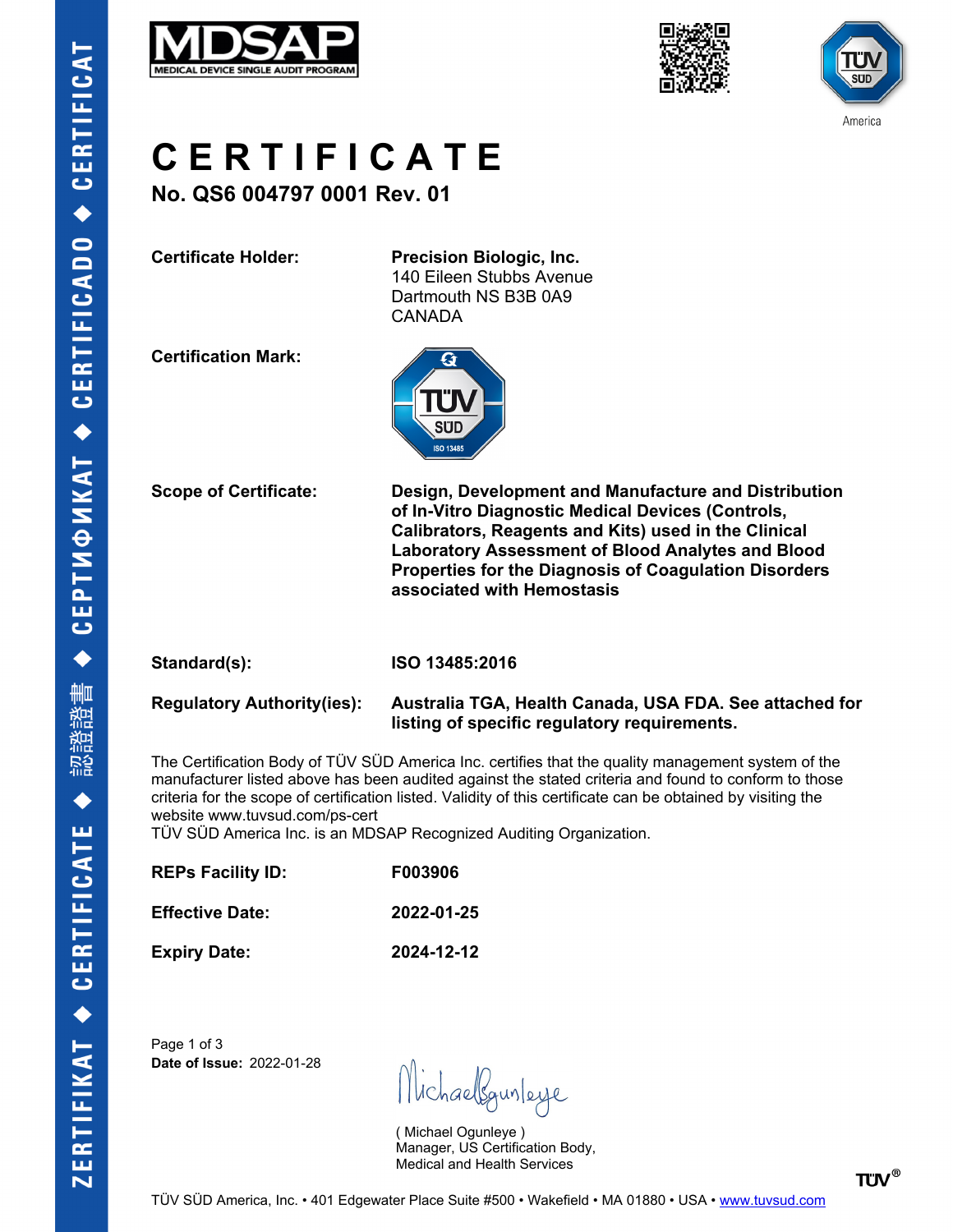



## **C E R T I F I C A T E**

### **No. QS6 004797 0001 Rev. 01**

#### **Regulatory Requirements: Audit/Certification Criteria**

#### **Australia**

 Therapeutic Goods (Medical Devices) Regulations 2002 - Schedule 3, Part 1 (excluding Part 1.6) – Full Quality Assurance Procedure

#### **Canada**

- Medical Device Regulations – Part 1- SOR 98/282

#### **United States**

- 21 CFR Part 803
- 21 CFR Part 806
- 21 CFR Part 807 Subparts A to D
- 21 CFR Part 820

**Facility(ies):** Precision Biologic, Inc. 140 Eileen Stubbs Avenue, Dartmouth NS B3B 0A9, CANADA

> Precision Biologic Inc 130 Eileen Stubbs Avenue, Suite 5S (& 26N-Lab), Dartmouth NS B3B 2C4, CANADA

**Facility Scopes: Precision Biologic, Inc.** 140 Eileen Stubbs Avenue, Dartmouth NS B3B 0A9, CANADA

> Design, Development and Manufacture and Distribution of In-Vitro Diagnostic Medical Devices (Controls, Calibrators, Reagents and Kits) used in the Clinical Laboratory Assessment of Blood Analytes and Blood Properties for the Diagnosis of Coagulation Disorders associated with Hemostasis REPs Facility ID: F003906

Page 2 of 3 **Date of Issue:** 2022-01-28

Michaelgunleye

( Michael Ogunleye ) Manager, US Certification Body, Medical and Health Services